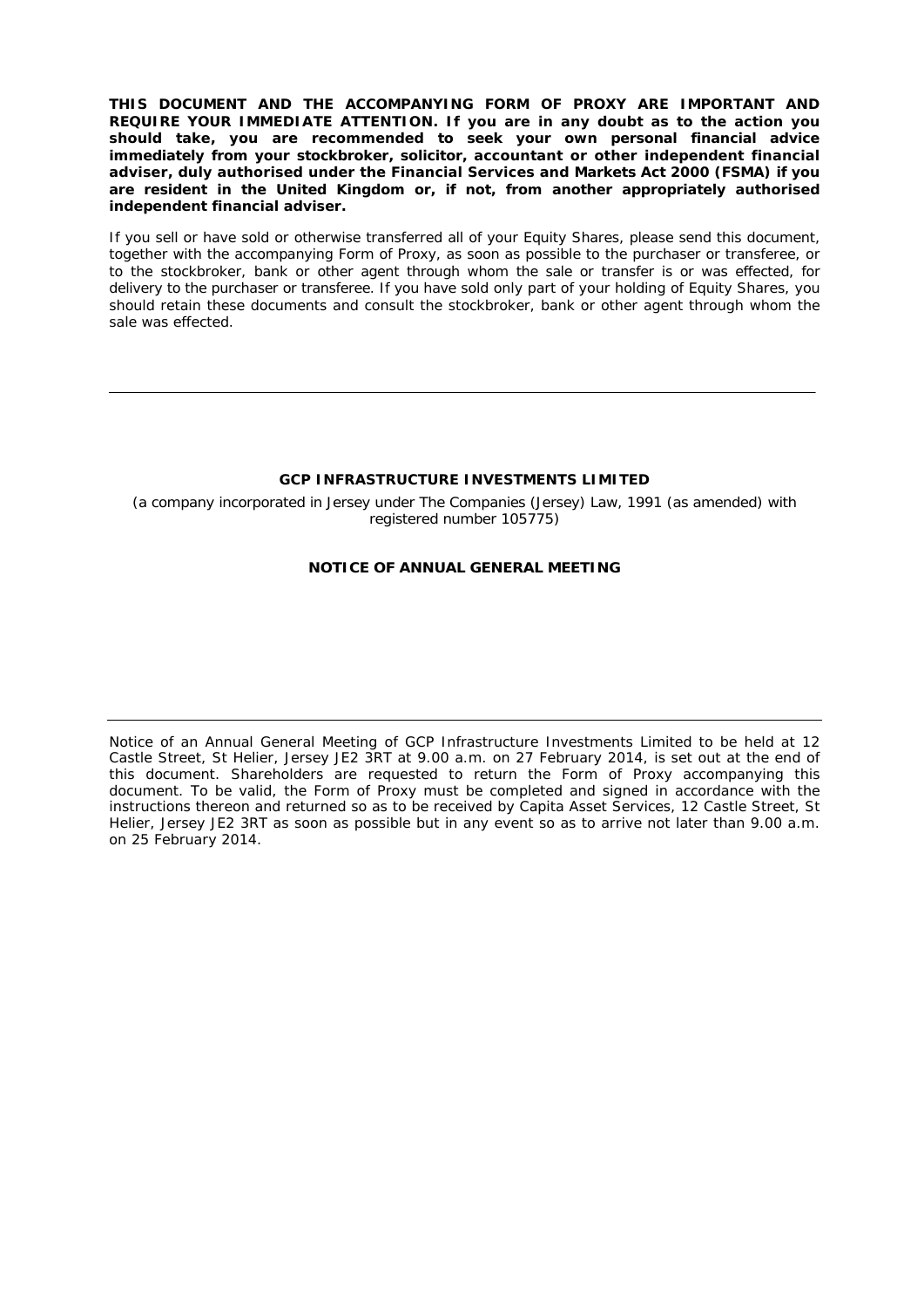# **KEY TIMES AND DATES**

| Latest time and date for receipt of Forms of Proxy           | 9.00 a.m. on 25 February 2014 |
|--------------------------------------------------------------|-------------------------------|
| Latest time and date for receipt of CREST Proxy Instructions | 9.00 a.m. on 25 February 2014 |
| Annual General Meeting                                       | 9.00 a.m. on 27 February 2014 |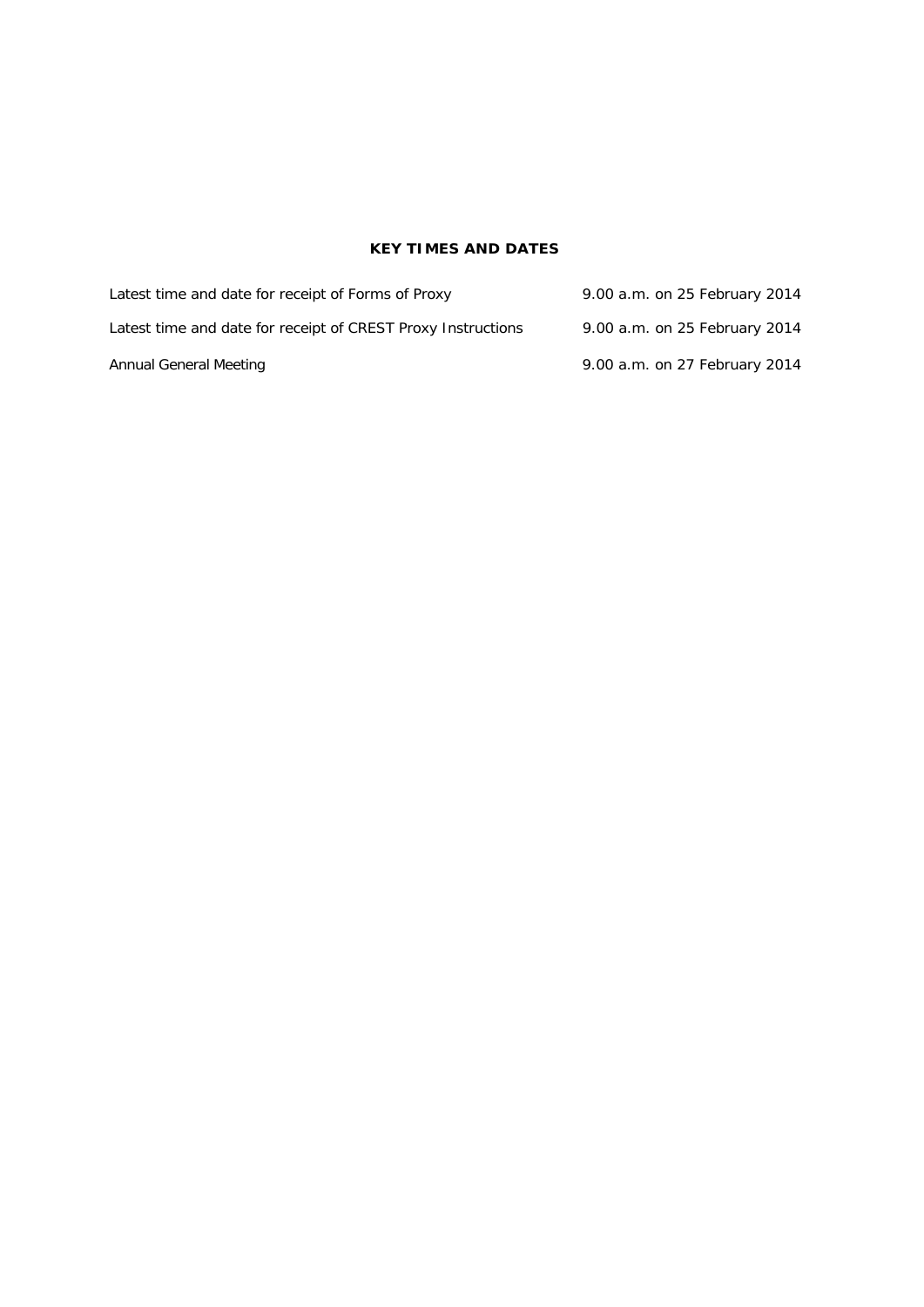## **LETTER FROM THE CHAIRMAN OF GCP INFRASTRUCTURE INVESTMENTS LIMITED**

*(a company incorporated in Jersey under The Companies (Jersey) Law 1991 (as amended) with registered number 105775) Registered Office: 12 Castle Street, St Helier, Jersey JE2 3RT*

*Directors (all non-executive):* 

Ian Reeves CBE *(Chairman)*  Trevor Hunt David Pirouet

30 January 2014

Dear Shareholder,

## **Notice of Annual General Meeting**

I am pleased to send to you the notice of the Company's Annual General Meeting ("AGM"), which is being held at 12 Castle Street, St Helier, Jersey JE2 3RT at 9.00 a.m. on 27 February 2014.

The following Resolutions will be proposed as Ordinary Resolutions at the AGM:

- a resolution to adopt the report of the Directors and the audited accounts of the Company for the year ended 30 September 2013;
- a resolution to approve the Directors' remuneration report (a copy of which can be obtained from the Company Secretary at 12 Castle Street, St Helier, Jersey, JE4 3AT);
- a resolution approving the re-appointment of Trevor Hunt, who will retire by rotation at the AGM, as a director of the Company;
- resolutions approving the re-appointment of Ernst & Young LLP as auditors of the Company and authorising the Directors to set their remuneration; and
- a resolution to authorise the Company to communicate with Shareholders by making documents and information available on the Company's website and informing Shareholders where the information is located by communicating electronically or by written notification to an address that has been provided to the Company by or on behalf of the Shareholder for that purpose.

It is intended that Clive Spears and Paul de Gruchy will be appointed to the Board of the Company with effect from 7 February 2014 pursuant to a resolution of the Board and will be presented for election by the shareholders of the Company at the next annual general meeting of the Company. Clive Spears and Paul de Gruchy are currently directors of GCP Infrastructure Fund Limited.

Mr Hunt's biographical details are set out below for your information:

## *Trevor Hunt (60)*

Trevor Hunt, a Jersey resident, has extensive experience in the offshore financial services fund administration sector. Mr. Hunt worked for HSBC for over 30 years in various senior management positions, in particular within the open-ended and closed-ended offshore funds industry.

Mr. Hunt retired from HSBC in 2003 and spent six years as a director of Capita Financial Administrators (Jersey) Limited and of other Capita entities before leaving in 2009 to join BNP Paribas Securities Services in a senior management role. On 30 September 2011, Mr. Hunt left BNP Paribas in order to focus on providing non-executive directorship services to a number of Channel Islands funds and fund management companies.

Mr. Hunt is regulated by the JFSC for the provision of services as a non-executive director. Mr. Hunt is also a member of the Jersey Association of Directors and Officers and serves on the AIC Offshore Funds Committee. Mr. Hunt is also a member of the Guernsey Finance Sector Non-Executive Directors Forum, is registered with the Guernsey Financial Services Commission and holds the Chartered Institute of Bankers (Trustee Diploma).

The following Resolution will be proposed as a Special Resolution at the AGM:

#### **Resolution approving the market purchase of Ordinary Shares**

The Directors believe that it is advantageous for the Company to continue to have the flexibility to purchase its own Ordinary Shares, although they have no present intention to exercise this authority. Purchases of Ordinary Shares by the Company will be made only after careful consideration by the Directors, having taken into account the Company's share price, market conditions prevailing at the time, the capital requirements of the Company, its opportunities for expansion and its overall financial position.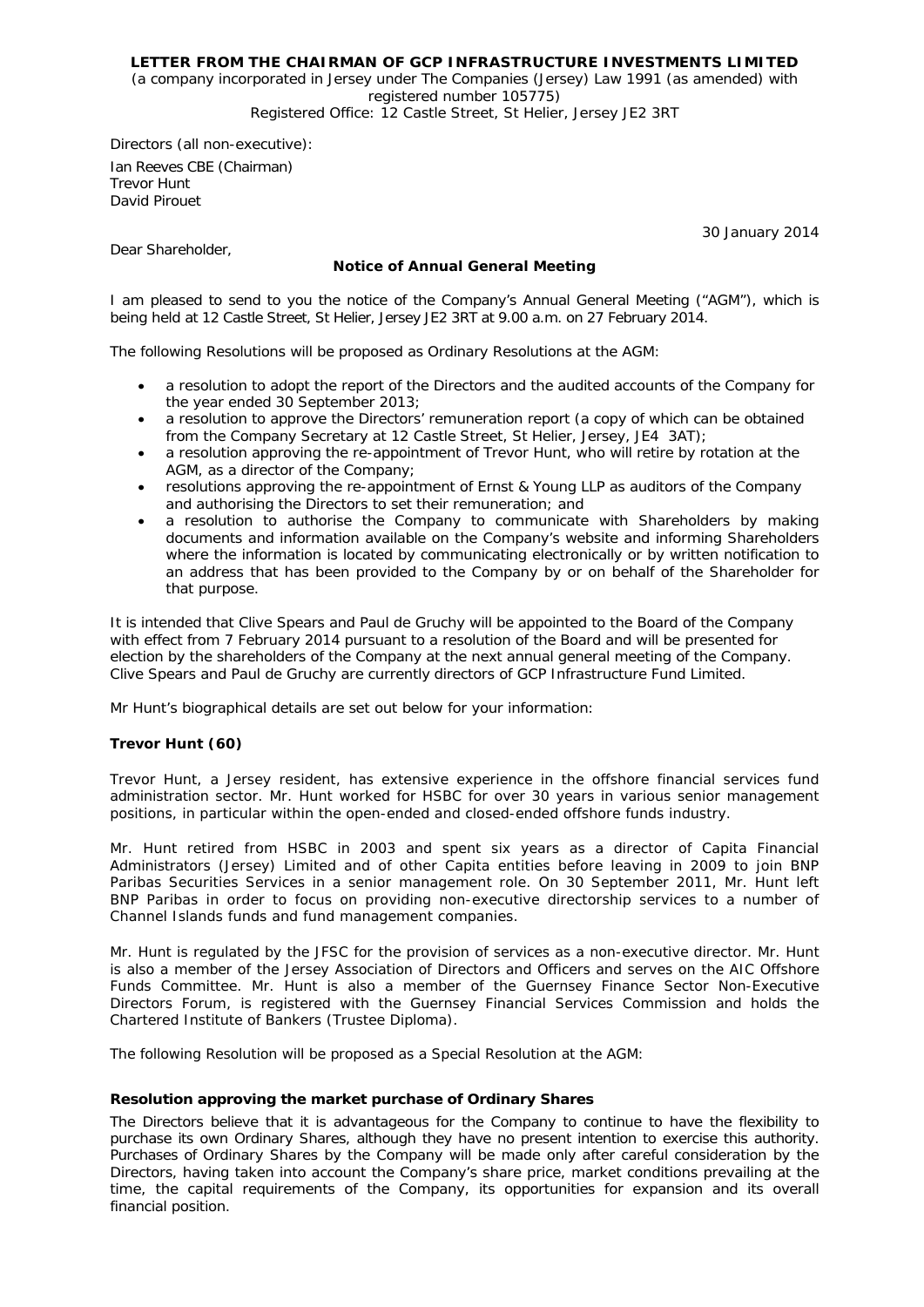The authority sought would replace the authority given to the Directors on 11 February 2013. Subject to the following sentence, the maximum number of Ordinary Shares authorised to be purchased pursuant to this authority would be 42,277,152, representing 14.99 per cent. of the total number of Ordinary Shares in issue as at the date of this document, and the maximum and minimum prices to be paid for such shares are stated in the Resolution. If the proposed issue of C Shares by the Company pursuant to the open offer, placing and offer for subscription announced on 20 January 2014 proceeds, then the maximum number of Ordinary Shares authorised to be purchased pursuant to this authority will be increased immediately following Conversion to a number equal to 14.99 per cent. of the number of Ordinary Shares in issue at that time.

The Company may hold any Ordinary Shares that it purchases as treasury shares or cancel them, in accordance with the Articles and the Companies Law. The Directors believe that it is desirable for the Company to have this choice. Holding the shares purchased as treasury shares will give the Company the ability to re-sell or transfer them quickly and cost-effectively and will provide the Company with additional flexibility in the management of its capital base. The decision whether to cancel any shares purchased by the Company or hold such shares as treasury shares will be made by the Directors at the time of purchase, on the basis of the Company's and Shareholders' best interests.

### **Action to be taken**

The action to be taken in respect of the Annual General Meeting depends on whether you hold your Equity Shares in certificated form or in uncertificated form (that is, in CREST).

#### *Certificated Shareholders*

Please check that you have received a Form of Proxy for use in respect of the Annual General Meeting with this document.

**Whether or not you propose to attend the Annual General Meeting in person, you are strongly encouraged to complete, sign and return your Form of Proxy in accordance with the instructions printed thereon as soon as possible, but in any event so as to be received by the Registrar at Capita Asset Services, 12 Castle Street, St Helier, Jersey JE2 3RT no later than 9.00a.m. on 25 February 2014.** 

Submission of the Form of Proxy will enable your vote to be counted at the Annual General Meeting in the event of your absence. The completion and return of the Form of Proxy will not prevent you from attending and voting at the Annual General Meeting, or any adjournment thereof, in person should you wish to do so.

#### *Uncertificated Shareholders*

CREST members can appoint proxies using the CREST electronic proxy appointment service and transmit a CREST Proxy Instruction in accordance with the procedures set out in the CREST Manual.

**Whether or not you propose to attend the Annual General Meeting in person, you are strongly encouraged to complete your CREST Proxy Instruction in accordance with the procedures set out in the CREST Manual as soon as possible, but in any event so as to be received by the Registrar, CREST ID RA10, no later than 9.00a.m. on 25 February 2014.** 

This will enable your vote to be counted at the Annual General Meeting in the event of your absence. The completion and return of the CREST Proxy Instruction will not prevent you from attending and voting at the Annual General Meeting, or any adjournment thereof, in person should you wish to do so.

### **Recommendation**

The Directors consider all of the Resolutions to be in the best interests of Shareholders as a whole and recommend that you vote in favour of the Resolutions.

Yours faithfully

 $\frac{1}{\sqrt{1+\frac{1}{2}}\sqrt{1+\frac{1}{2}}}}$ 

**Ian Reeves CBE**  *Chairman*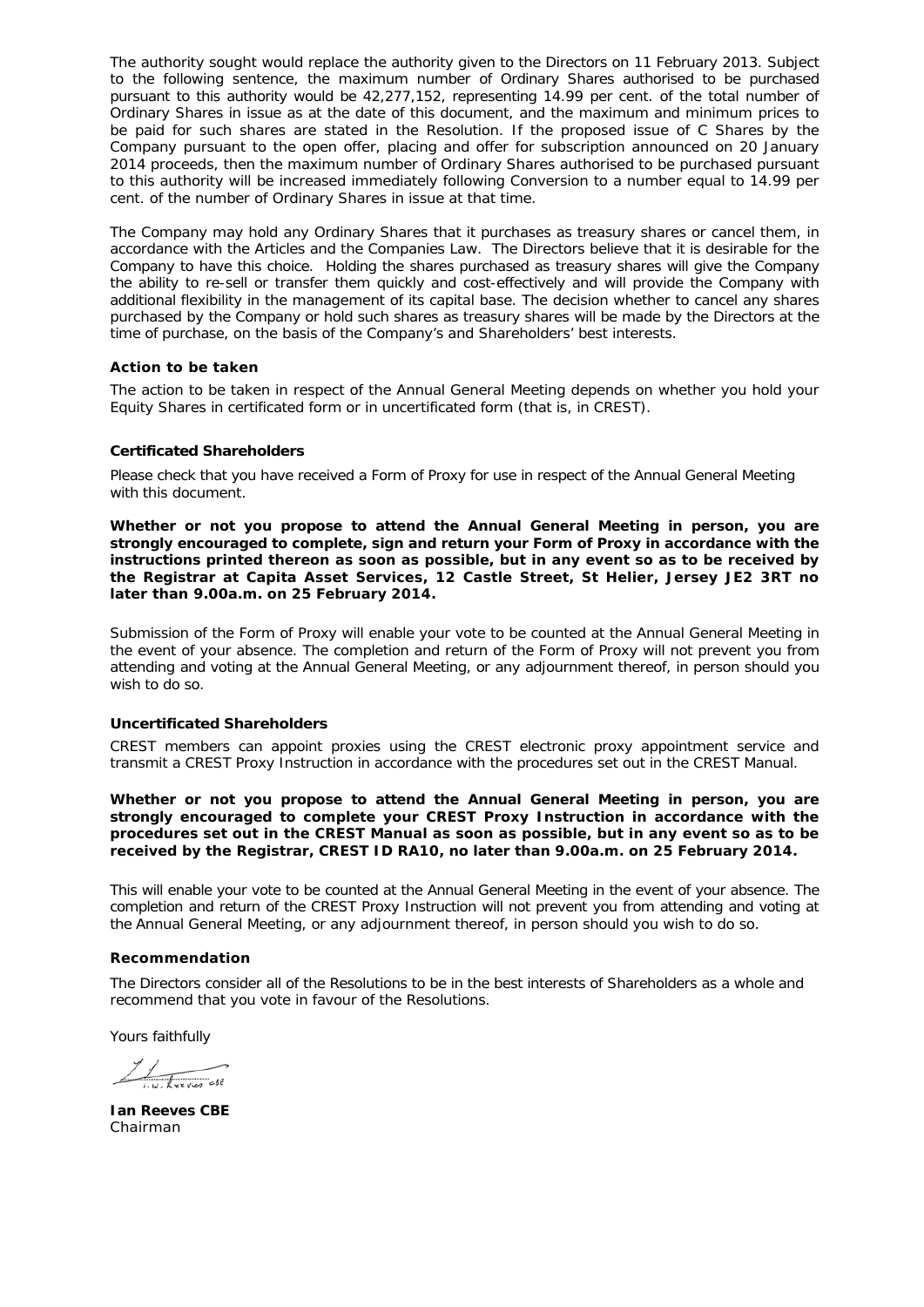## **DEFINITIONS**

The following definitions apply throughout this document, unless the context requires otherwise:

| "Annual General Meeting" or "AGM"  | the annual general meeting of the Company to be held at 12<br>Castle Street, St Helier, Jersey JE2 3RT at 9.00 a.m. on 27<br>February 2014 convened by the Notice of Annual General<br>Meeting (including any adjournment thereof), and at which<br>the Resolutions will be proposed |
|------------------------------------|--------------------------------------------------------------------------------------------------------------------------------------------------------------------------------------------------------------------------------------------------------------------------------------|
| "Articles"                         | the articles of association of the Company in force from<br>time to time                                                                                                                                                                                                             |
| "Board"                            | the board of Directors of the Company                                                                                                                                                                                                                                                |
| "C Shares"                         | C ordinary shares of £0.01 each in the capital of the<br>Company                                                                                                                                                                                                                     |
| "Companies Law"                    | the Companies (Jersey) Law 1991, as amended, and<br>any subsidiary legislation from time to time made thereunder,<br>including any statutory modifications or re-enactments for the<br>time being in force                                                                           |
| "Company"                          | GCP Infrastructure Investments Limited, a company<br>incorporated in Jersey with registered number 105775                                                                                                                                                                            |
| "Conversion"                       | the conversion of any C Shares issued pursuant to the Issue<br>into Ordinary Shares in accordance with the Articles                                                                                                                                                                  |
| "CREST"                            | the system of paperless settlement of trades in securities and<br>the holding of uncertificated securities operated by Euroclear<br>UK & Ireland Limited in accordance with the Uncertificated<br>Securities Regulations 2001 (SI 2001/3755)                                         |
| "CREST Manual"                     | the manual, as amended from time to time, produced by<br>Euroclear UK & Ireland Limited describing the CREST system<br>and supplied by Euroclear UK & Ireland Limited to users and<br>participants thereof                                                                           |
| "Directors"                        | the directors of the Company from time to time                                                                                                                                                                                                                                       |
| "Equity Shares"                    | means the Ordinary Shares and the C Shares                                                                                                                                                                                                                                           |
| "Form of Proxy"                    | the form of proxy which accompanies this document for use<br>by Shareholders who hold their Equity Shares in certificated<br>form in relation to voting at the Annual General Meeting                                                                                                |
| "FSMA"                             | the Financial Services and Markets Act 2000 (as amended)                                                                                                                                                                                                                             |
| "Issue"                            | the proposed issue of C Shares pursuant to the open offer,<br>placing and offer for subscription announced by the Company<br>on 20 January 2014                                                                                                                                      |
| "London Stock Exchange"            | London Stock Exchange plc                                                                                                                                                                                                                                                            |
| "Notice of Annual General Meeting" | the notice of the Annual General Meeting set out at the<br>end of this document                                                                                                                                                                                                      |
| "Ordinary Resolution"              | a resolution passed by a simple majority of the votes of the<br>Shareholders entitled to vote and voting in person or by<br>proxy at the Annual General Meeting                                                                                                                      |
| "Ordinary Shares"                  | ordinary shares of £0.01 each in the capital of the Company                                                                                                                                                                                                                          |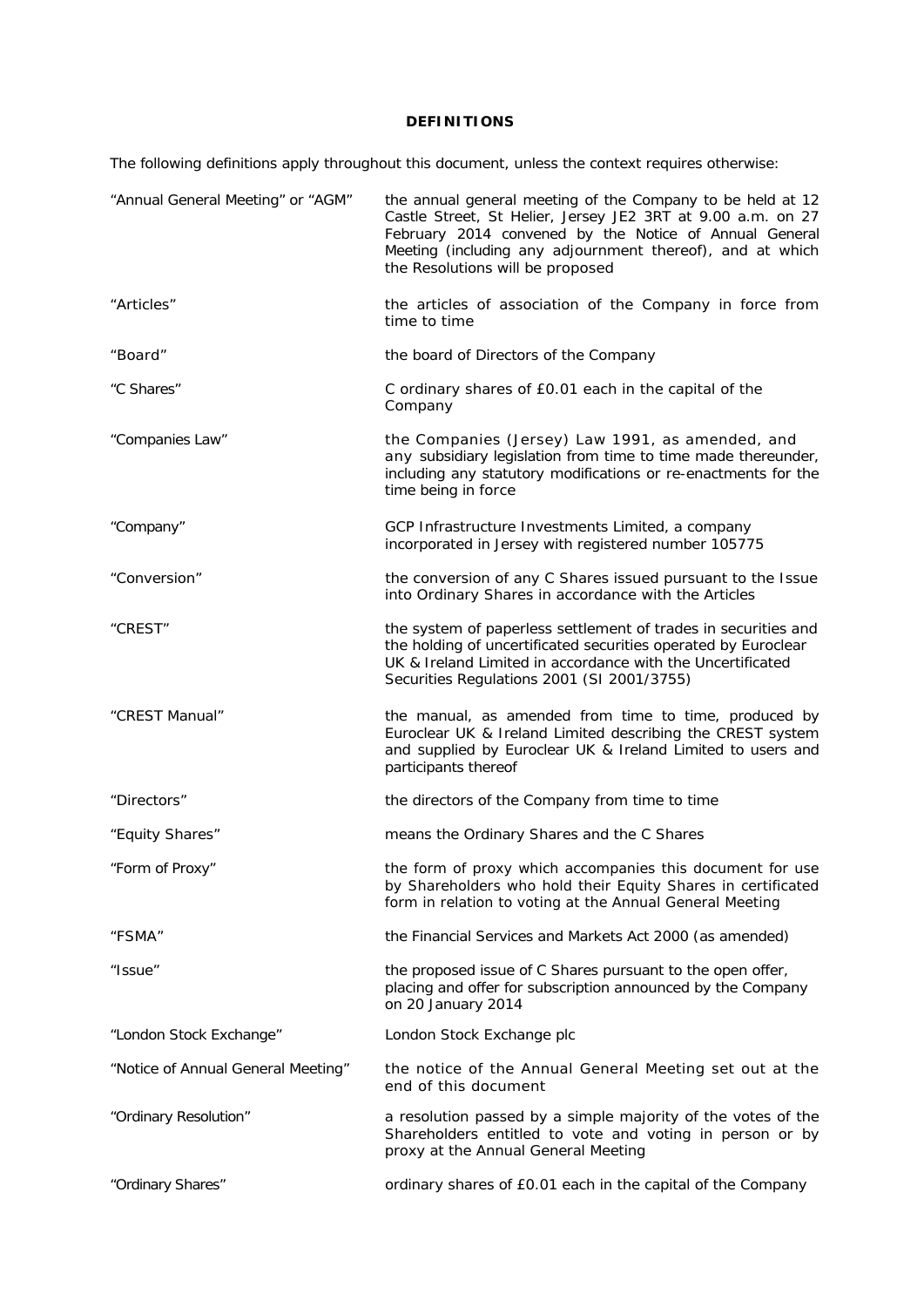| "Registrar"          | Capita Asset Services of 12 Castle Street, St Helier, Jersey<br>JE <sub>2</sub> 3RT                      |
|----------------------|----------------------------------------------------------------------------------------------------------|
| "Resolutions"        | the resolutions to be proposed at the Annual General Meeting                                             |
| "Shareholder(s)"     | a holder or holders of Equity Shares in the Company                                                      |
| "Special Resolution" | means a resolution of the Company passed as a special<br>resolution in accordance with the Companies Law |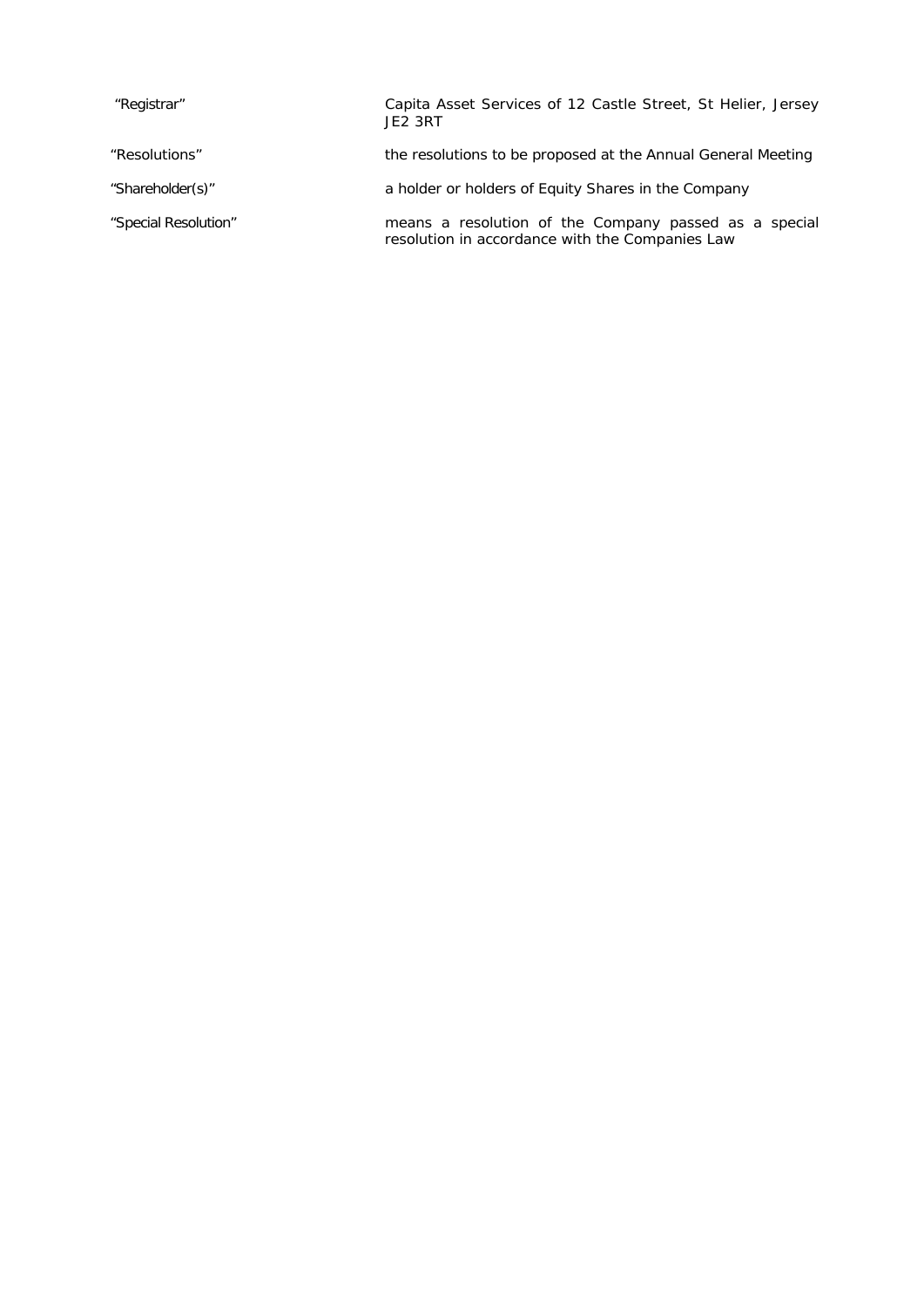#### **NOTICE OF ANNUAL GENERAL MEETING**

NOTICE IS GIVEN that an Annual General Meeting (the "**Annual General Meeting**" or "**AGM**") of GCP Infrastructure Investments Limited (the "**Company**") will be held at 12 Castle Street, St Helier, Jersey JE2 3RT on 27 February 2014 at 9.00 a.m. to consider and, if thought fit, pass the following resolutions of which Resolutions 1 to 6 will be proposed as Ordinary Resolutions and Resolution 7 shall be proposed as a Special Resolution.

## **ORDINARY RESOLUTIONS**

- 1. THAT the report of the directors of the Company (the "**Directors**") and the audited accounts for the year ended 30 September 2013 be adopted.
- 2. THAT the Directors' remuneration report for the year ended 30 September 2013 be approved.
- 3. THAT Trevor Hunt be re-appointed as a director of the Company.
- 4. THAT Ernst & Young LLP be re-appointed as auditors to the Company to hold office from the conclusion of the Annual General Meeting to the conclusion of the next annual general meeting at which accounts are laid before the Company.
- 5. THAT the remuneration of Ernst & Young LLP be determined by the Directors.
- 6. THAT the Company be authorised pursuant to Article 121 to communicate with Shareholders by making documents and information available on the Company's website and by informing Shareholders where the information is located by communicating electronically or by written notification to an address that has been provided to the Company by or on behalf of the Shareholder for that purpose.

## **SPECIAL RESOLUTIONS**

- 7. THAT the Company be generally and unconditionally authorised to make market purchases of up to 42,277,152 ordinary shares of £0.01 each in the capital of the Company ("**Ordinary Shares**") and, if the proposed issue of C ordinary shares of £0.01 each in the capital of the Company ("**C Shares**") pursuant to the open offer, placing and offer for subscription announced on 20 January 2014 (the "**Issue**") proceeds, a number of Ordinary Shares equal to 14.99 per cent of the number of Ordinary Shares in issue immediately following conversion of any C Shares issued pursuant to the Issue into Ordinary Shares in accordance with the articles of association of the Company, on such terms as the Directors think fit, provided that:
	- (a) the minimum price, exclusive of any expenses, which may be paid for each Ordinary Share is one pence per Ordinary Share; and
	- (b) the maximum price, exclusive of any expenses, which may be paid for each Ordinary Share is an amount equal to the higher of:
		- (i) 105 per cent. of the average of the middle market quotations for an Ordinary Share (as derived from the Daily Official List of London Stock Exchange plc) for the five business days immediately preceding the day on which the Ordinary Share is contracted to be purchased; and
		- (ii) the amount stipulated by Article 5(1) of the Buy-back and Stabilisation Regulation 2003,

and the authority hereby conferred shall expire, unless previously revoked or varied, at the conclusion of the next annual general meeting of the Company, except in relation to the purchase of Ordinary Shares the contract for which was concluded before the expiry of this authority and which will or may be executed wholly or partly after such expiry.

By order of the Board of Directors



**Capita Financial Administrators (Jersey) Limited** *Secretary* 30 January 2014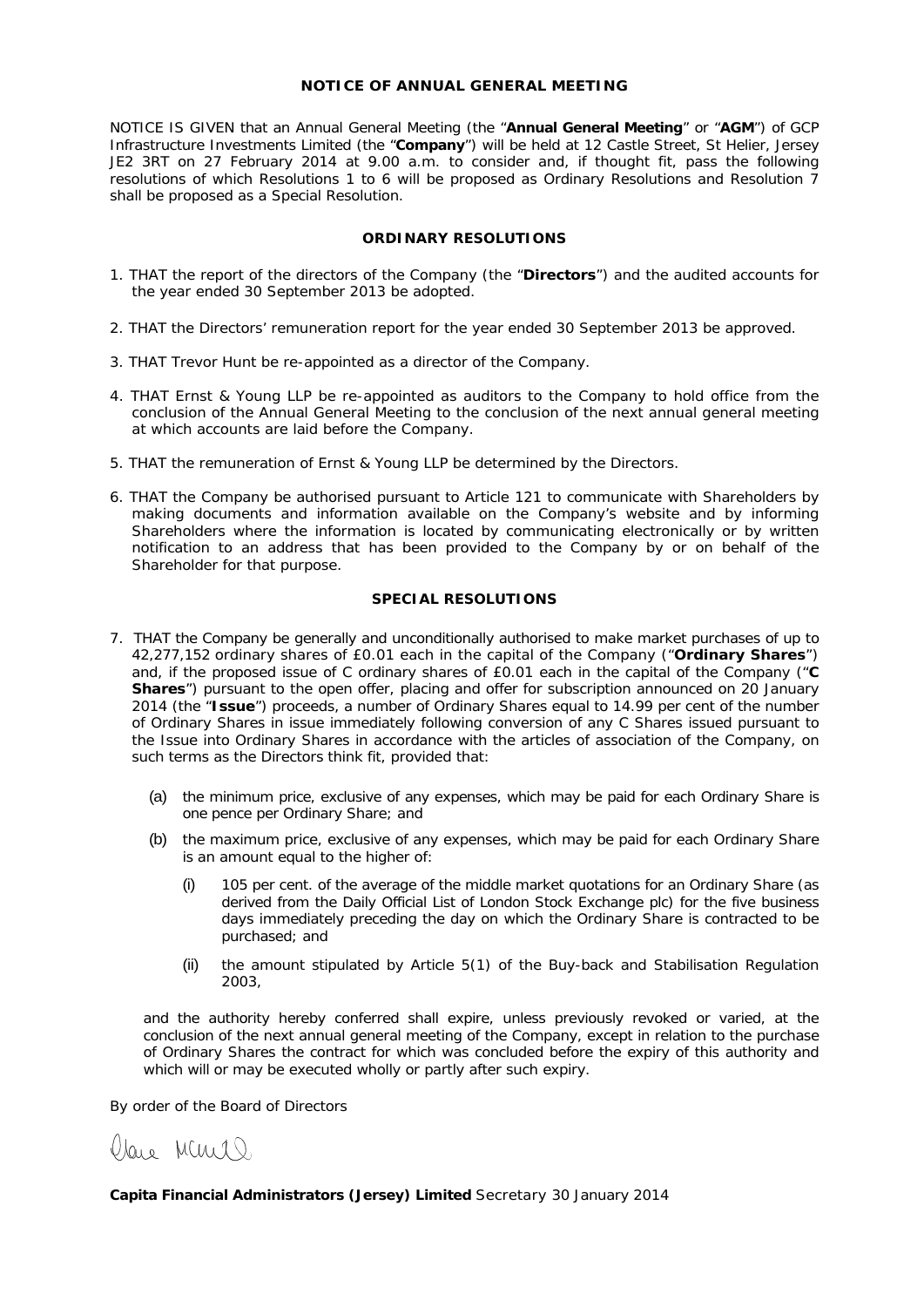### **Notes to Notice of Annual General Meeting**

- 1. A member is entitled to appoint one or more proxies to exercise all or any of the member's rights to attend, speak and vote at the AGM. A proxy need not be a member of the Company and a member may appoint more than one proxy in relation to a meeting to attend, speak and vote on the same occasion provided that each proxy is appointed to exercise the rights attached to a different share or shares held by a member. To appoint more than one proxy, the proxy form should be photocopied and the name of the proxy to be appointed indicated on each form together with the number of shares that such proxy is appointed in respect of.
- 2. A Form of Proxy is enclosed with this circular. In order to be valid any proxy form or other instrument appointing a proxy must be returned duly completed by one of the following methods no later than 9.00 a.m. on 25 February 2014:
	- In hard copy form by post, by courier, or by hand to the following address: Capita Asset Services 12 Castle Street St. Helier Jersey JE2 3RT Channel Islands

Submission of a proxy appointment will not preclude a member from attending and voting at the AGM should they wish to do so.

To direct your proxy on how to vote on the resolutions, mark the appropriate box on your proxy form with an 'X'. To abstain from voting on a resolution, select the relevant "Vote withheld" box. A vote withheld is not a vote in law, which means that the vote will not be counted in the calculation of votes for or against the resolution. If no voting indication is given, your proxy will vote or abstain from voting at his or her discretion. Your proxy will vote (or abstain from voting) as he or she thinks fit in relation to any other matter which is put before the AGM.

- 3. Pursuant to the Companies (Uncertificated Securities) (Jersey) Order 1999, the Company specifies that only those shareholders registered in the register of members of the Company by 6.00 p.m. on 24 February 2014 shall be entitled to attend and vote at the AGM in respect of the number of shares registered in their name at that time. Changes to entries on the register of members after 6.00 p.m. on 24 February 2014 shall be disregarded in determining the rights of any person to attend or vote at the AGM.
- 4. In the case of joint holders, where more than one of the joint holders purports to appoint a proxy, only the appointment submitted by the most senior holder will be accepted. Seniority is determined by the order in which the names of the joint holders appear in the Company's register of members in respect of the joint holding (the first-named being the most senior).
- 5. Under the Companies (Jersey) Law 1991, a body corporate may only appoint one corporate representative. A shareholder which is a body corporate that wishes to allocate its votes to more than one person should use the proxy arrangements.
- 6. Any power of attorney or any other authority under which your proxy form is signed (or a duly certified copy of such power or authority) must be returned to the registered office with your proxy form.
- 7. In accordance with Article 40 of the Companies (Uncertificated Securities) (Jersey) Order 1999, the Company has fixed 6.00 p.m. on 29 January 2014 as the record date for determining the uncertificated members entitled to receive notice of the meeting and this form of proxy, so that such persons entered on the Company's register of members at that time are the persons so entitled.

CREST members who wish to appoint a proxy or proxies through the CREST electronic proxy appointment service may do so for the AGM and any adjournment(s) of the AGM by using the procedures described in the CREST manual. CREST personal members or other CREST sponsored members and those CREST members who have appointed a voting service provider(s) should refer to their CREST sponsor or voting service provider(s), who will be able to take the appropriate action on their behalf.

In order for a proxy appointment or instruction made using the CREST service to be valid, the appropriate CREST message (a "CREST Proxy Instruction") must be properly authenticated in accordance with Euroclear UK and Ireland Limited's specifications and must contain the information required for such instructions, as described in the CREST manual. The message, regardless of whether it constitutes the appointment of a proxy or an amendment to the